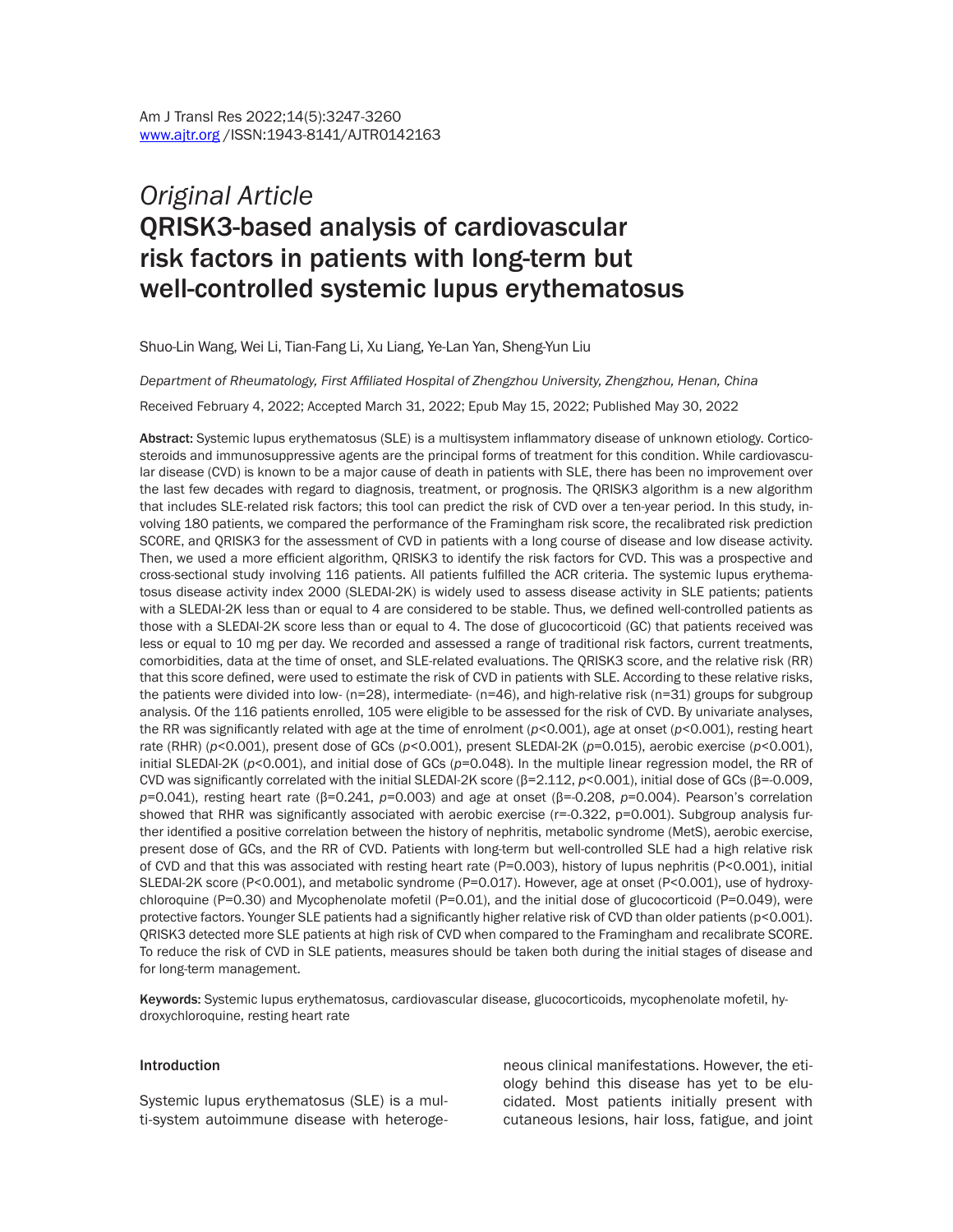pain [1]. The systemic lupus erythematosus disease activity index 2000 (SLEDAI-2K) is widely used to assess disease activity in SLE patients; patients with a SLEDAI-2K less than or equal to 4 are considered to be stable [2]. Cumulative damage in patients with SLE is often assessed by the Systemic Lupus International Collaborating Clinics/American College of Rheumatology Damage Index (SDI), which has been proven to be effective and accurate by most clinicians and researchers in long-term practice [3].

Cardiovascular disease (CVD) is one of the leading factors that contributes to high mortality in SLE patients [4]. Furthermore, the mortality rate of SLE patients with CVD has remained persistently high over the last few decades [5]. Although the etiology of CVD is not understood, it is believed that premature cardiac involvement involves a combination of traditional cardiovascular risks, immune disorders, and the adverse effects of glucocorticoid (GC) treatment [6-8]. However, a reduction in the dose of prednisone after stabilization of the disease does not appear to reduce the risk of CVD, and patients receiving a lower dose of prednisone have a higher risk of CVD (10.4 mg/day *versus* 18.1 mg/day) which may be related to the initial dose of prednisone [4]. Furthermore, those who have a longer mean duration of SLE are more likely to suffer from CVD than those with a shorter duration of SLE (9.0 years *versus* 4.4 years); it is possible that this may be related to the accumulation of GC and the sustained dysfunction of the endothelium. However, there may be other factors involved, including the adverse effects of the GC treatment and the disease itself, excessive focus on disease activity in SLE patients during the process of remission induction and long-term treatment maintenance, inadequate assessment of CVD risk, and the lack of further interventions. However, the risk factors that are associated with CVD in long-term patients who are wellcontrolled and receiving very low doses of prednisolone or no prednisone, are uncertain.

There are several risk algorithms used to predict CVD over a 10-year period including the Framingham risk score, the QRISK3, and the recalibrated SCORE prediction model. The Framingham risk score [9] and the recalibrated SCORE prediction model [10] are two widely used tools that provide estimates of the risk of developing CVD over the next decade. The QRISK3 is another algorithm that uses specific items in addition to traditional factors to predict the risk of CVD. However, the efficiencies of these models differ significantly because each model is based on different data and algorithms. The QRISK model has been used in the UK to evaluate the 10-year CVD risk since 2007; following a 10-year update, the QRISK3 algorithms emerged in 2017 [11]. The QRISK3 score performs better for detecting the risk of CV over the next 10 years in patients with SLE than the QRISK2 because it considers eight different risk factors, including SLE, steroid use, and antihypertensive treatment [11-13]. These additional risk factors in the QRISK3 are all prevalent in the long-term management of SLE and may be key to the development of cardiovascular disease in SLE patients. However, almost none of the other predictive models take these risk factors into account. To some extent, the QRISK3 is more suitable for patients with SLE.

In this study, we compared the efficacy of the three different assessment methods in patients with SLE. Then, we selected the most effective model to assess the factors associated with cardiovascular risk in SLE patients with a long disease duration (more than 5 years), low levels of disease activity (SLEDAI-2K  $\leq$  4), and receiving a low dose of prednisone (less than 10 mg per day). We also introduced resting heart rate (RHR), prednisone dose, disease activity at onset, metabolic syndrome (MetS), and aerobic exercise, to investigate the relationship between features of the clinical disease and the risk of CVD.

# Materials and methods

# *Study subjects*

This was a cross-sectional study that recruited patients who fulfilled the criteria for SLE published by the American College of Rheumatology (1997) [14]. All patients were over 25 years old and had been diagnosed with SLE for at least five years. The present SLEDAI-2K needed to be no more than 4, as evaluated by an experienced rheumatologist. We evaluated all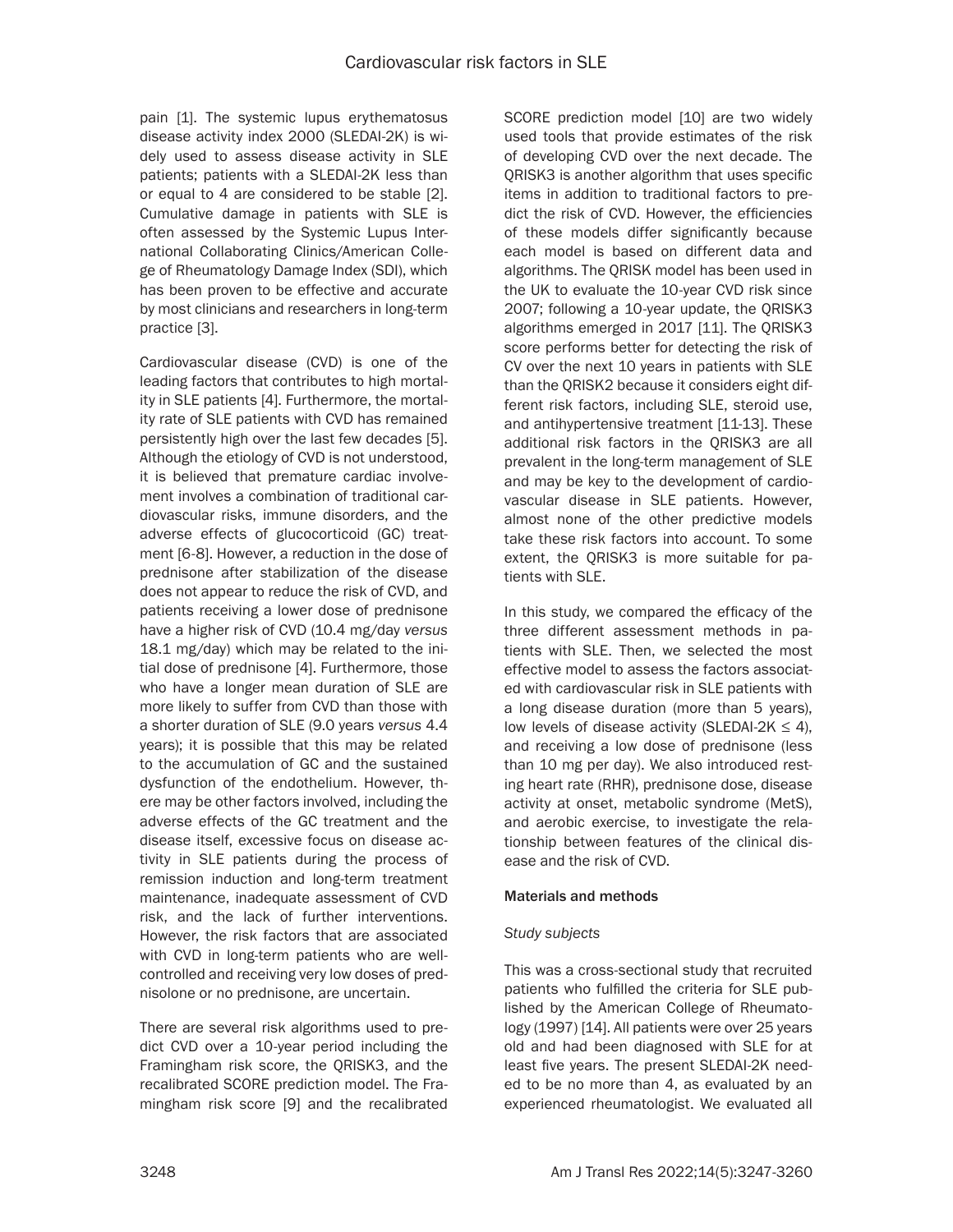patients with SDI at the time of enrollment. Patients were excluded for the following reasons: (1) they were taking medicine that affected the levels of glucose or lipid in the blood; (2) their medical records were missing information that was relevant to disease onset; (3) there was any evidence of other heart diseases and other autoimmune diseases; (4) they had already had a CV event; and (5) the patient was pregnant. Current treatments were recorded including GCs and immunosuppressants which should be used for at least a year.

We evaluated the enrolled patients by way of the Framingham risk score, the QRISK3, and the recalibrated SCORE, respectively. The data required for these assessments were obtained through physical examination, medical records, and questionnaires at enrollment. Based on different algorithms and data sources, the three models have different definitions of risk classification. The Framingham risk score (adapted according to the National Institute for Health and Care Excellence guidelines) [15] and the QRISK3 classify patients with scores of more than 10% as high risk. The QRISK3 also provides scores for healthy people with the same age, gender, and ethnicity. However, the recalibrated SCORE stratifies patients into a high-risk group if the score is >5%, with >10% being very high risk.

After comparison, we finally selected the QRISK3 score to assess the factors associated with cardiovascular risk in our patients. To eliminate confounding data related to gender and age, we used the relative risk (RR) parameter, as calculated by the QRISK3, to compare the cardiovascular risk factors. According to the RRs, patients were divided into three different groups: a low relative risk group (0-2.5; group 1), an intermediate relative risk group (2.5-10; group 2), and high relative risk group (>10, group 3) for subgroup analysis. Clinical manifestations and laboratory data were collected from medical records retained by the First Affiliated Hospital of Zhengzhou University.

Demographic data were analyzed along with the duration of disease; resting heart rate (RHR); cardiac symptoms, including angina and precordial discomfort; osteonecrosis of the femoral head (ONFH); Raynaud's phenomenon (RP); pulmonary arterial hypertension (PAH); lupus nephritis (LN), and medical history. We also recorded the current dose of GC, and the dose of GC administered at onset, the SLEDAI-2K and SDI score, the mean daily aerobic exercise duration, and information required by the QRISK3. The QRISK3 score and relative risk (RR) were determined by online resources available at https://qrisk.org/three/. Laboratory evaluations included routine blood tests, urinalysis, liver, and kidney function, fasting plasma glucose and lipid profiles, serum complement (C3 and C4), C-reactive protein (CRP), and erythrocyte sedimentation rate (ESR). RHR measurement complied with international recommendations published previously [16]. Metabolic syndrome (MetS) was diagnosed in accordance with The National Cholesterol Education Program Adult Treatment Panel III (NCEP) [17]. All participants provided informed consent and the study was approved by the Ethical Committee of the First Affiliated Hospital of Zhengzhou University (Ethical approval number: 2020-KY-447).

# *Statistical analysis*

Categorical variables were described as numbers and percentages while continuous variables were expressed as mean ± standard deviation (SD) or median and 25<sup>th</sup>-75<sup>th</sup> percentiles depending on variable distribution. The T-test and the non-parametric Wilcoxon test were used to detect differences in patient risk assessment according to the three different models. The multiple linear regression model was used to evaluate associations between the relative risk calculated by QRISK3 and potential influencing factors. Comparisons between the three different groups were performed by the Kruskal-Wallis test. Pairwise comparisons were used to evaluate negative results arising from the linear regression model. We also adjusted *p* values for multiple comparisons by Bonferroni correction. For categorical variables, we applied the Chi-squared or Fisher's exact test, as appropriate. The continuous correction of the Chi-squared test was used when necessary. Pearson's test was performed to evaluate correlations between different variables. All data were analyzed with the SPSS statistical software package (version 26.0) and *p* values <0.05 were considered significant.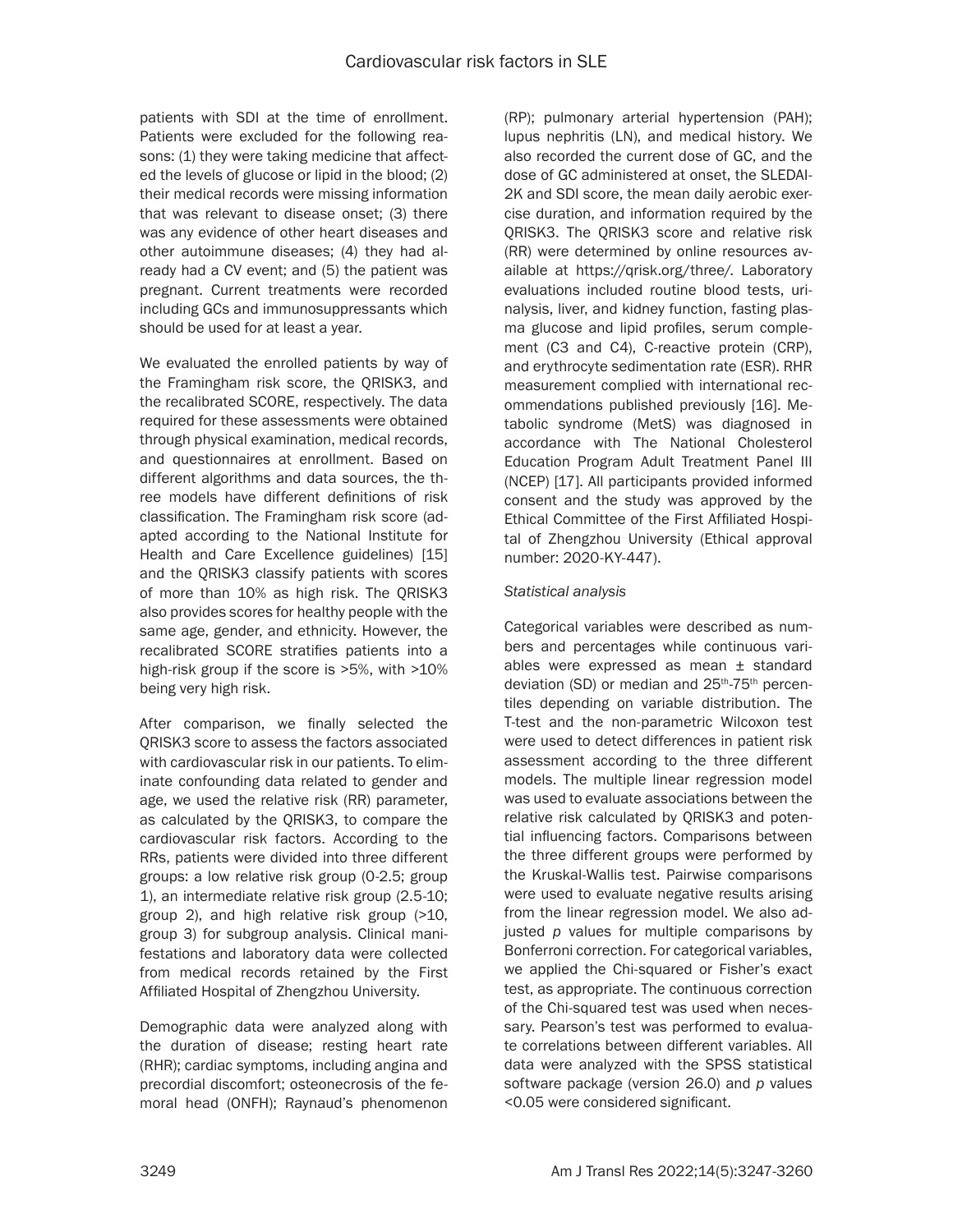| <b>Table 1.</b> Epidemiological and clinical characteristics of pa- |  |
|---------------------------------------------------------------------|--|
| tients at time of enrollment                                        |  |

| Patients at enrollment time                   | 161 (100)         |
|-----------------------------------------------|-------------------|
| Female (%)                                    | 148 (91.9)        |
| Age at enrolment (yrs)                        | 37 (32-48)        |
| Age at onset (yrs)                            | 27 (21.5-37)      |
| Disease duration (yrs)                        | $10(7-13)$        |
| Systolic pressure (mmHg)                      | 120 (108-130)     |
| RHR (bpm)                                     | 78 (72.5-87)      |
| Aerobic exercise (min/day)                    | $0(0-15)$         |
| Smoker (%)                                    | 2(1.2)            |
| Metabolic syndrome (%)                        | 38 (23.6)         |
| Present SLEDAI-2K                             | $0(0-1)$          |
| Initial SLEDAI-2K                             | $4(2-7)$          |
| Initial GC (mg/day)                           | 60 (42.5-80)      |
| QRISK3 score                                  | $3.3(1.4-6.2)$    |
| -Patients with high risk (%)                  | 22(16.7)          |
| Framingham risk score                         | $2.4(3.9-1.4)$    |
|                                               |                   |
| -Patients with high risk (%)                  | 11 (6.8%)         |
| <b>Recalibrated SCORE</b>                     | $2.9(3.5-1.2)$    |
| -Patients with high risk (%)                  | 13 (8.1%)         |
| <b>Clinical manifestations</b>                |                   |
| Angina (%)                                    | 12(7.5)           |
| Precordial discomfort (%)                     | 29(18)            |
| <b>ONFH (%)</b>                               | 28 (17.4)         |
| RP (%)                                        | 64 (39.8)         |
| PAH (%)                                       | 12 (7.5)          |
| LN (%)                                        | 60 (37.3)         |
| Laboratory findings                           |                   |
| Total cholesterol (mmol/L)                    | $3.9(3.4-4.8)$    |
| Triglyceride (mmol/L)                         | $1.19(0.9-1.7)$   |
| HDL-C (mmol/L)                                | 1.25(0.39)        |
| LDL-C (mmol/L)                                | $2.2(1.8-2.8)$    |
| WBC $(\times 10^9/L)$                         | $4(3.6-4.3)$      |
| RBC (×10 <sup>12</sup> /L)                    | $4.8(3.8-6.2)$    |
| PLT (×10 <sup>9</sup> /L)                     | 199 (143.5-248.5) |
| CRP (g/L)                                     | $1.9(1-3.1)$      |
| $ESR$ (mm/h)                                  | 16 (9-34.9)       |
| C3(g/L)                                       | 0.9(0.7)          |
| C4(g/L)                                       | $0.2(0.1-0.2)$    |
| IgA (g/L)                                     | $2.8(3.6-2.1)$    |
| IgM (g/L)                                     | $0.9(0.5-1.3)$    |
| $lgG$ (g/L)                                   | 12.9 (10.6-12.9)  |
| UA (umol/L)                                   | 274 (219.3-325.8) |
| Immunosuppressants for Induction of remission |                   |
|                                               |                   |
| -MMF (%)                                      | 65 (49.4)         |
| $-CTX(%)$                                     | 83 (51.6)         |
| -Other $(\%)$                                 | 13(8.1)           |
| Ongoing therapy                               |                   |
| GC(%)                                         | 110 (68.3)        |

#### **Results**

#### *Demographic information and clinical features*

One hundred and eighty patients were enrolled in this study. Nineteen patients (10.6%) were excluded from the estimation of CVD risk because SLE-related information at the time of onset was unavailable. Of the remaining 161 patients, 148 (91.9%) were female and 13 (8.1%) were male. Overall, the mean duration of disease ranged from 5 to 27 years while patient age ranged from 25 to 72 years. The median RHR was 78 (72.5-87) bpm. At the time of onset, the media SLEDAI-2K was 0 (0-1) and all patients were treated with GC at a mean dose of 1.3 (0-5) mg per day. In total, 141 (87.6%) patients accepted hydroxychloroquine (HCQ) at the time of enrolment, all of whom had been treated for at least five years. Clinical characteristics, ongoing therapy, and laboratory findings are presented in Table 1.

The numbers of patients in group 1, group 2, and group 3, were 51 (31.7%), 56 (46.3%), and 54 (33.5%), respectively. The age at onset in group 1 was significantly higher than that in group 2 (P< 0.001) and group 3 (P<0.001). Table 2 shows the distribution of the data by group.

*Comparison of performance of the three different prediction models*

The number of patients defined as having a high cardiovascular risk by the Framingham risk score, the recalibrated SCORE, and the QR-ISK3 was 6 (4.3%), 6 (5.6%), and 25 (17.6%), respectively (Figure 1). All patients identified as high CVD risk by the Framingham and recalibrated SCORE were also identified by the QRISK3 algorithm. The median risk score showed by the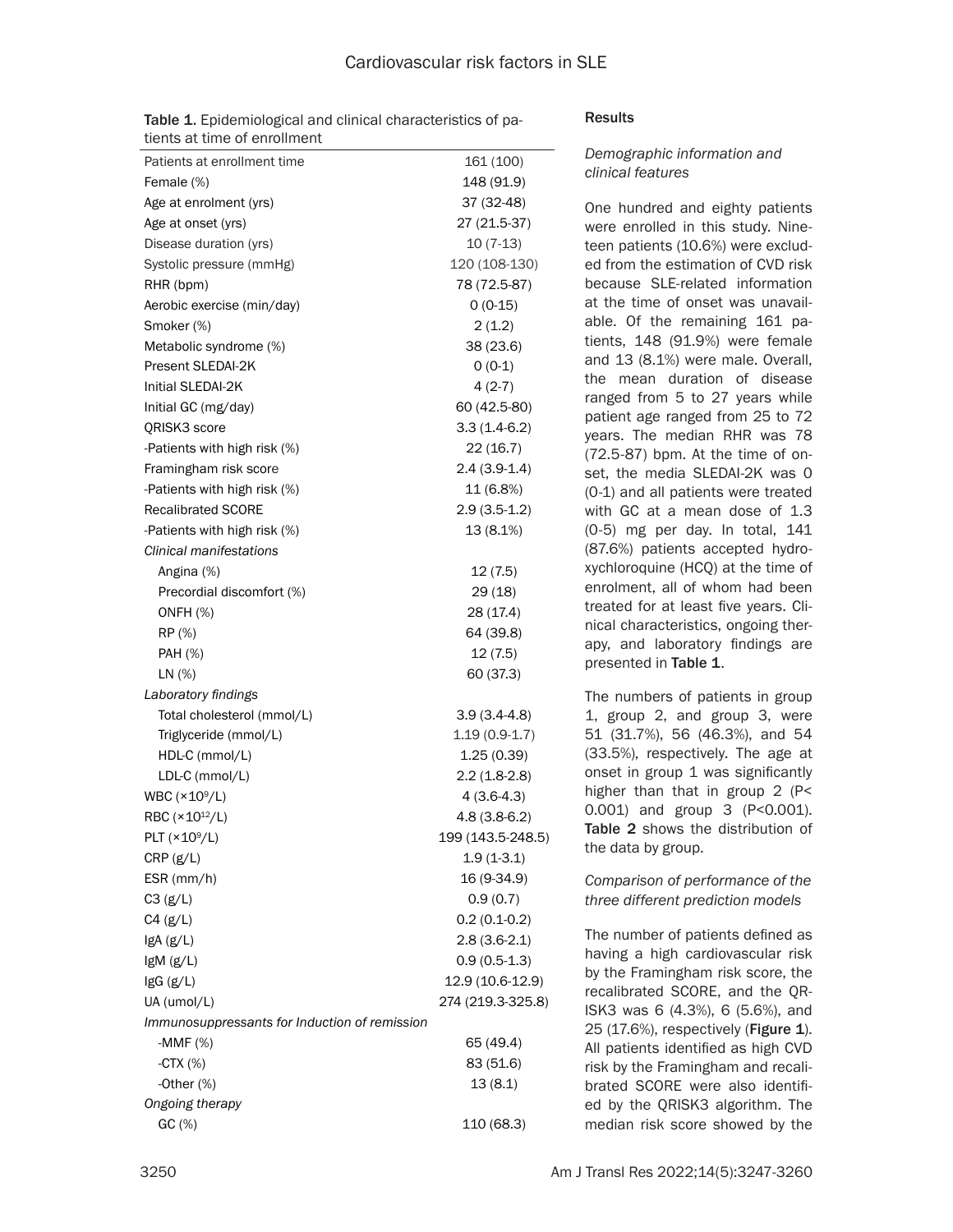| -Daily intake (g)        | $1.3(0-5)$     |
|--------------------------|----------------|
| HCO (%)                  | 141 (87.6)     |
| -Daily intake (g)        | $0.3(0.2-0.3)$ |
| Other immunosuppressants |                |
| -MMF $(%)$               | 46 (28.6)      |
| -AZA $(%)$               | 21(13)         |
| -MTX $(\%)$              | 47 (29.2)      |
| -Thalidomide (%)         | 3(1.9)         |
| -Tacrolimus (%)          | 11(6.8)        |
| -Leflunomide (%)         | 16 (9.9)       |
| $-CTX(%)$                | 5(3.1)         |
| -Belimumab (%)           | 2(1.2)         |

Data are presented as mean  $\pm$  standard deviation (SD) or median and 25<sup>th</sup>-75th percentiles, N.S.: non-significant. RHR: rest heart rate; GC: glucocorticoid; ONFH: osteonecrosis of the femoral head; RP: Raynaud's phenomenon; PAH: pulmonary arterial hypertension; LN: lupus nephritis; HDL-C: high density lipoprotein cholesterol; LDL-C: low density lipoprotein cholesterol; WBC: white blood cell; RBC: red blood cell; PLT: blood platelet; CRP: C-reactive protein; ESR: erythrocyte sedimentation rate; C3: complement C3; C4: complement C4; UA: uric Acid; HCQ: hydroxychloroquine; CQ: chloroquine; MMF: Mycophenolate Mofetil; AZA: azathioprine; MTX: methotrexate; CTX: cyclophosphamide.

Framingham risk score, the recalibrated SC-ORE, and the QRISK3 was 2.4% (3.9-1.4), 2.9% (3.5-1.2), and 3.3% (6.2-1.4), respectively. The nonparametric Wilcoxon test detected statistically significant differences between the tenyear CVD risks derived from the three models for the same patients, and the score calculated by the QRISK3 was greater than the other two algorithms (P<0.001).

## *Correlations between QRISK3-defined relative risk and risk factors in SLE patients*

Considering the entire cohort of patients, the RR ranged from 1 to 66 (median: 4.2). To explore impact factors, we carried out linear regression analysis. Regression analysis results are presented in Table 3. Univariate analyses showed that the RR was significantly associated with age at the time of enrollment (P<0.001), the age at onset (P<0.001), the RHR (P<0.001), the present dose of GCs (P=0.021), aerobic exercise (P<0.001), the initial SLEDAI-2K score (P<0.001), SDI score (P=0.001), and the initial dose of GCs (P<0.001). Multiple linear regression analysis was then performed with the stepwise method and adjusted by age at the time of enrolment and onset, the SDI score, the present dose of GCs, aerobic exercise, the initial SLEDAI-2K, the initial dose of

GCs, the duration of disease, inflammatory biomarkers, and blood lipid profile. In summary, the  $R<sup>2</sup>$  for the multiple linear regression model to predict RR was 59.5% (57.9% for adjusted R2). The initial SLEDAI-2K score and RHR were positively correlated with the RR, whereas the initial GC dose, dose of HCQ and Mycophenolate Mofetil (MMF), and the age at onset were negatively correlated with the RR. The initial SLEDAI-2K score (β=0.50, P< 0.001) was the strongest predictor; this was followed by age at onset ( $β = -0.22$ ,  $P < 0.001$ ), RHR (β=0.17, P=0.003), present dose of MMF (β=-0.14, P=0.01) and HCQ (β=-0.11, P=0.03), and the initial dose of GC  $(\beta = -0.11, P =$ 0.049). Further Pearson correlation tests were also performed;

these showed that RHR was significantly associated with aerobic exercise (r=-0.322, P= 0.001). Moreover, dyslipidemia was observed in 23 of the 60 LN patients (38.3%) and 49 of the 101 patients without LN (48.5%); there was no significant difference in this respect.

# *Comparison of variables between groups with low, intermediate, and high relative risk*

Figure 2 shows comparisons between the three different groups. The Bonferroni post hoc test was used for post hoc analysis. Data showed that the present GC dose was significantly higher in group 3 than in group  $1$  (P= 0.002) and in group 2 (P=0.006). The mean time spent performing aerobic exercise per day in group 3 was significantly lower than that in group 1 (P<0.001) and group 2 (P<0.001). Continuous correction of the Chi-squared test showed that LN and MetS were significantly more common in group 3 than in group 1 (P<0.001; P=0.017) and group 2 (P<0.001; P=0.002), although there was no significant difference between group 1 and group 2. Finally, we failed to identify any form of statistical significance among the three groups with regards to laboratory data, metabolic syndrome, the history of precordial pain, precordial discomfort, ONFH, RP, or PAH.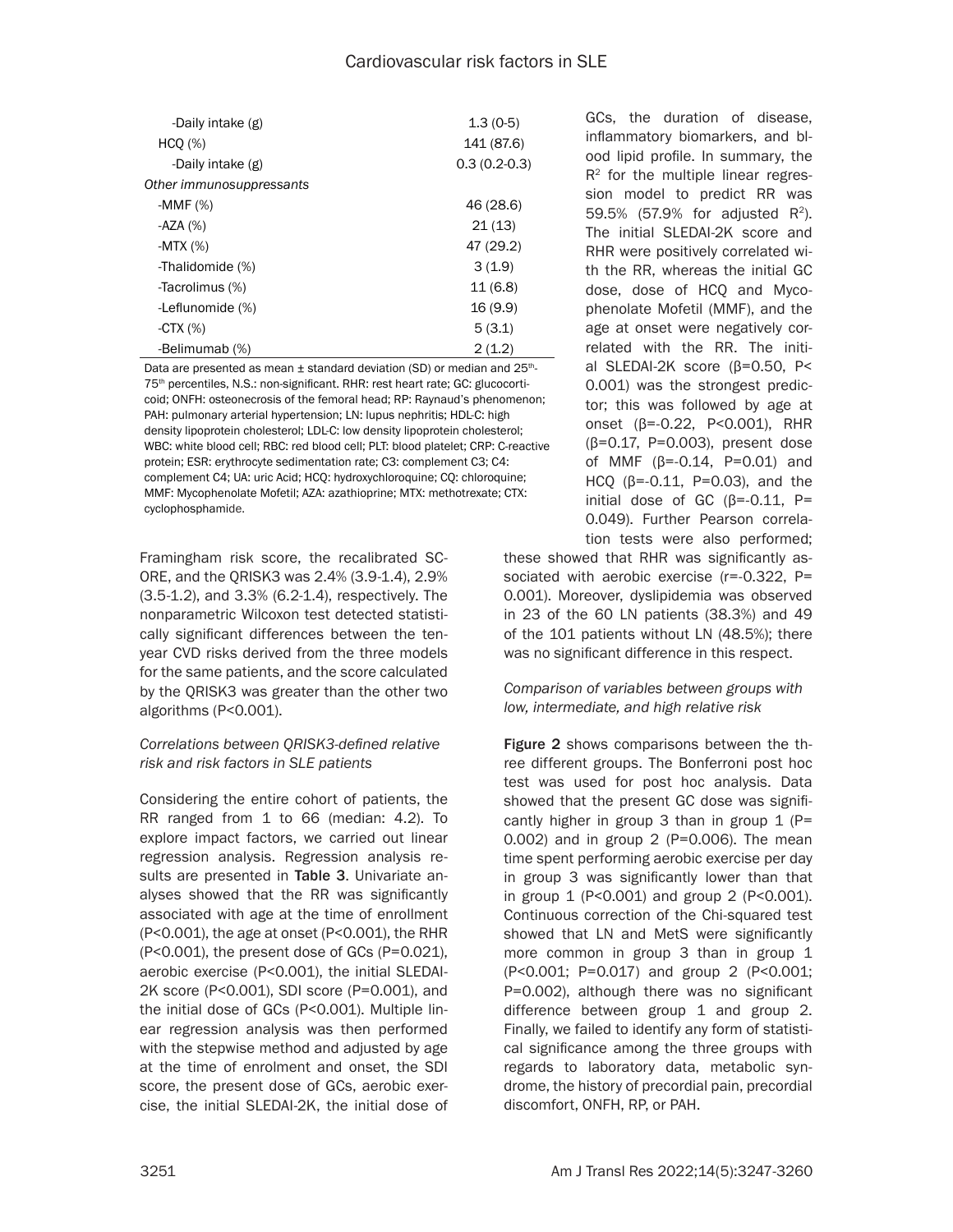|                                               | Group 1          | Group 2           | Group 3           | р       |
|-----------------------------------------------|------------------|-------------------|-------------------|---------|
| Number of patients (%)                        | 51(31.7)         | 56 (46.3)         | 54 (33.5)         |         |
| Age at enrolment (yrs)                        | 50 (34-57)       | 36 (32-47)        | 33.5 (30.8-39)    | < 0.001 |
| Age at onset (yrs)                            | 37 (26-44)       | 27 (22.3-35.8)    | 23 (18-27.3)      | < 0.001 |
| Disease duration (yrs)                        | $9(7-13)$        | $10(7-12.8)$      | $11(8-15)$        | N.S.    |
| Systolic pressure (mmHg)                      | 110 (101-125)    | 119 (108.5-125.8) | 128 (117.8-132.2) | < 0.001 |
| RHR (bpm)                                     | 76 (69-79)       | 76 (72-85)        | 85.5 (78-90.8)    | < 0.001 |
| Aerobic exercise (min/day)                    | 15 (0-20)        | $0(0-10)$         | $0(0-0)$          | < 0.001 |
| Smoker (%)                                    | 1(0.6)           | 1(0.6)            | O(0)              | N.S.    |
| Metabolic syndrome (%)                        | 9(5.5)           | 7(4.3)            | 22(13.7)          | 0.001   |
| Present SLEDAI-2K                             | $0(0-1)$         | $0(0-0.8)$        | $0(0-1)$          | N.S.    |
| Initial SLEDAI-2K                             | $2(1-4)$         | $3(2-4)$          | $7(6-8)$          | < 0.001 |
| Initial GC (mg/day)                           | 60 (50-500)      | 60 (50-75)        | 45 (30-60)        | < 0.001 |
| QRISK3 score                                  | $2.3(0.7-5.2)$   | $1.8(1-3.5)$      | $5.4(4.3-8.8)$    | < 0.001 |
| Relative risk                                 | $1.7(1.4-2.2)$   | $4(2.7-6.5)$      | 20 (16.1-24.3)    | < 0.001 |
| Clinical manifestations                       |                  |                   |                   |         |
| Angina (%)                                    | 2(1.2)           | 6(3.7)            | 4(2.5)            | N.S.    |
| Precordial discomfort (%)                     | 10(6.2)          | 9(5.6)            | 10(6.2)           | N.S.    |
| ONFH (%)                                      | 6(3.7)           | 10(6.2)           | 12(7.5)           | N.S.    |
| RP (%)                                        | 20 (12.4)        | 22(13.7)          | 22(13.7)          | N.S.    |
| <b>PAH (%)</b>                                | 2(1.2)           | 4(2.5)            | 6(3.7)            | N.S.    |
| LN (%)                                        | 12(7.5)          | 12(7.5)           | 36(22.4)          | < 0.001 |
| Laboratory findings                           |                  |                   |                   |         |
| Total cholesterol (mmol/L)                    | $3.8(3.3-4.4)$   | $4.0(3.5-4.8)$    | $4.2(3.3-5.0)$    | N.S.    |
| Triglyceride (mmol/L)                         | $1.1(0.9-1.5)$   | $1.1(0.9-1.6)$    | $1.3(0.9-2.0)$    | N.S.    |
| HDL-C (mmol/L)                                | 1.2(0.4)         | 1.3(0.3)          | 1.3(0.4)          | N.S.    |
| LDL-C (mmol/L)                                | $2.0(1.8-2.6)$   | $2.2(1.8-2.7)$    | $2.2(1.8-3.0)$    | N.S.    |
| WBC $(\times 10^9/L)$                         | $4.2(3.3-5.8)$   | $4.7(3.6-6.1)$    | $5.4(4.5-7.0)$    | 0.007   |
| RBC (×10 <sup>12</sup> /L)                    | $3.9(3.5-4)$     | $4.0(3.7-4.4)$    | $4.0(3.5-4.3)$    | N.S.    |
| PLT $(\times 10^9/L)$                         | 178 (125-232)    | 199 (162.5-254.5) | 206.5 (149-255)   | N.S.    |
| CRP(g/L)                                      | $2.0(1-6.4)$     | $22.1(1.3-3.1)$   | $1.5(1-3.1)$      | N.S.    |
| ESR (mm/h)                                    | 16 (8.8-31.4)    | 14 (9-32)         | 19 (7-41.8)       | N.S.    |
| C3(g/L)                                       | 0.8(0.3)         | 0.9(0.3)          | 0.9(0.29)         | N.S.    |
| C4 (g/L)                                      | $0.2(0.1-0.2)$   | $0.2(0.1-0.2)$    | $0.2(0.1-0.2)$    | N.S.    |
| IgA (g/L)                                     | $3.1(2.3-4.5)$   | $2.9(2.2-3.5)$    | $2.6(2-3.35)$     | N.S.    |
| IgM (g/L)                                     | $0.8(0.6-1.1)$   | $0.9(0.5-1.3)$    | $1(0.5-1.4)$      | N.S.    |
| IgG (g/L)                                     | 13.3 (10.7-17.1) | 14.5 (10.8-17.1)  | $11.8(10.2-15.7)$ | N.S.    |
| UA (umol/L)                                   | 269 (219-322)    | 281 (209-325)     | 284 (221.5-333)   | N.S.    |
| Immunosuppressants for Induction of remission |                  |                   |                   |         |
| -MMF (%)                                      | 22(13.7)         | 20(12.4)          | 23(14.3)          | N.S.    |
| -CTX $(%)$                                    | 32(19.9)         | 27(18.6)          | 24 (14.9)         | N.S.    |
| -Other $(\%)$                                 | 7(4.3)           | 3(1.9)            | 3(1.9)            | N.S.    |
| Ongoing therapy                               |                  |                   |                   |         |
| Daily intake of GC (mg)                       | $0.8(0-2.5)$     | $1.3(0-2.5)$      | $2.5(1.3-5)$      | 0.001   |
| Daily intake of HCQ (g)                       | $0.3(0-0.4)$     | $0.3(0.2-0.4)$    | $0.2(0.2-0.3)$    | N.S.    |
| Other immunosuppressants                      |                  |                   |                   |         |
| -MMF (%)                                      | 2(1.2)           | 7(4.3)            | 10(6.2)           | N.S.    |
| -AZA $(%)$                                    | 6(3.7)           | 5(3.1)            | 10(6.2)           | N.S.    |
| -MTX $(%)$                                    | 16(9.9)          | 17(10.6)          | 14(8.7)           | N.S.    |

Table 2. Comparison of clinical variables between SLE patients in different groups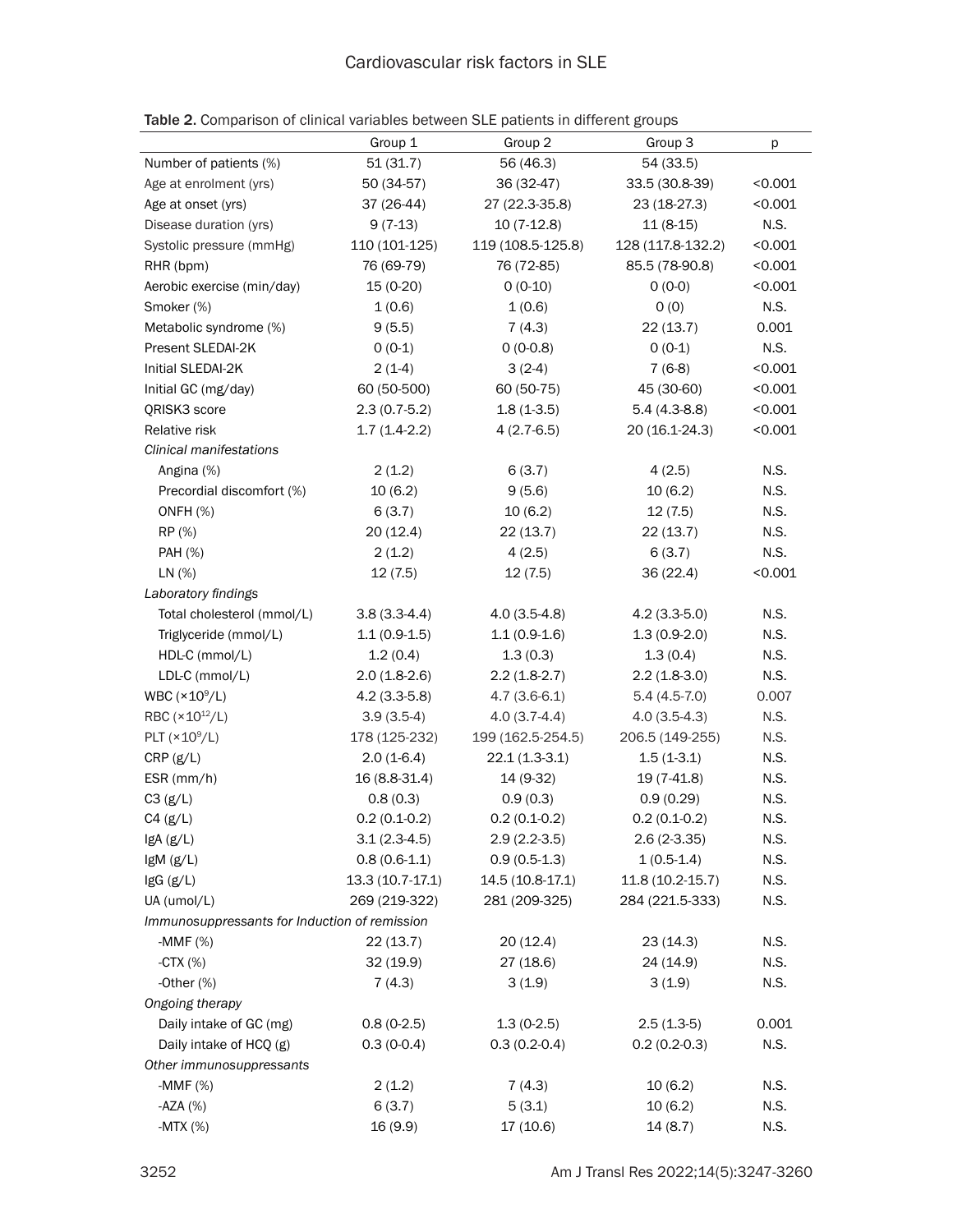#### Cardiovascular risk factors in SLE

| -Thalidomide (%) | 1(0.6) | 2(1.2) | O(0)    | N.S. |
|------------------|--------|--------|---------|------|
| -Tacrolimus (%)  | 2(1.2) | 2(1.2) | 7(4.3)  | N.S. |
| -Leflunomide (%) | 2(1.2) | 4(2.5) | 10(6.2) | N.S. |
| -CTX $(\%)$      | 1(0.6) | 1(0.6) | 3(1.9)  | N.S. |
| -Belimumab (%)   | 1(0.6) | 1(0.6) | O(0)    | N.S. |

Data are presented as mean ± standard deviation (SD) or median and 25<sup>th</sup>-75<sup>th</sup> percentiles, N.S.: non-significant. RHR: rest heart rate; GC: glucocorticoid; ONFH: osteonecrosis of the femoral head; RP: Raynaud's phenomenon; PAH: pulmonary arterial hypertension; LN: lupus nephritis; HDL-C: high density lipoprotein cholesterol; LDL-C: low density lipoprotein cholesterol; WBC: white blood cell; RBC: red blood cell; PLT: blood platelet; CRP: C-reactive protein; ESR: erythrocyte sedimentation rate; C3: complement C3; C4: complement C4; UA: uric Acid; HCQ: hydroxychloroquine; CQ: chloroquine; MMF: Mycophenolate Mofetil; AZA: azathioprine; MTX: methotrexate; CTX: cyclophosphamide.



Figure 1. Numbers and percentages of 142 patients in the high-risk and low-risk groups identified by the three different models.

#### **Discussion**

Although there is an increasing number of drugs available to treat SLE, the primary form of treatment is still GC. However, this form of treatment could lead to several complications, including CVD. The prevalence of ischemic heart disease in SLE patients is approximately 3.8-16%; this is 10 times higher than in the general population [18]. It has been known for some time now that mortality of SLE patients is bimodal in that mortality in the early stages tends to be associated with SLE complications while in the late stages of disease, cardiovascular factors are more prevalent [4]. However, despite this bimodal mortality association, the all-cause mortality rate for SLE has shown a steady trend for reduction over recent years, and there has been no significant change in the rate of cardiovascular mortality [5, 19].

In this study, we showed that the relative risk of CVD in well-controlled patients with a long disease duration is higher if they have a higher initial SLEDAI-2K score. It appears that disease activity can influence the development of cardiovascular disease. This might be explained by a recent study that found that the SLEDAI-2K score was associated with antibodies to oxidized low density lipoprotein (anti-oxLDL) which is known to be able to stimulate LDL to enter the endothelial wall and cause further damage to the endothelial cells, thus accelerating atherosclerosis [20]. Similarly, high levels of disease activity could also lead to reduced levels of lipoprotein lipase (LPL) activity, thus causing increased levels of apolipoprotein E (ApoE) and an increased risk of CVD [20]. In addition, high SLEDAI-2K scores have also been correlated with calcification of the aorta, abnormal left heart function, PAH, arrhythmia, and other cardiovascular diseases, thus providing evidence of cardiovascular damage caused by disease activation [21-23]. Interestingly, we found that there was no significant correlation between present SLEDAI-2K scores, disease duration, and the relative risk of CVD in SLE patients who had remained stable over the long-term. However, damage to other organs caused by SLE may also increase the risk of cardiovascular disease. SDI is a widely used clinical tool to assess organ damage in patients with SLE. Higher SDI scores indicate more severe systemic damage. As shown in our study, patients with high SDI are at high risk of cardiovascular disease. In this way, disease duration does not increase the risk of cardiovascular disease, and long-term effective management can reduce the incidence of cardiovascular events. Cardiovascular lesions might exist at the beginning of the disease; this damage is irreversible, even if the disease stabilizes after long-term treatment. Our current data appear to support this because we identified significant differenc-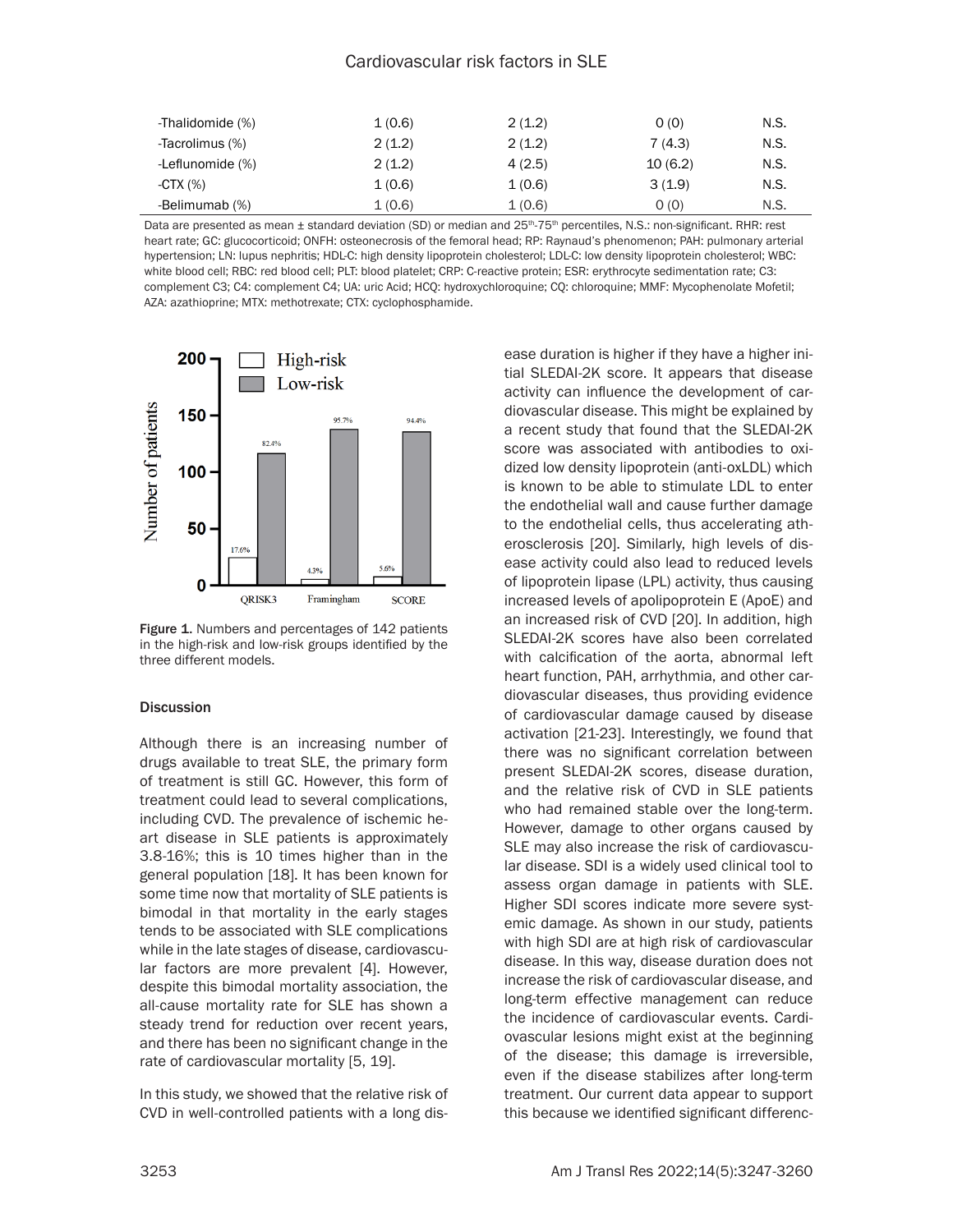|                            | Relative risk of CVD             |         |                                |         |
|----------------------------|----------------------------------|---------|--------------------------------|---------|
| Independent Variable       | Univariable analysis             |         | Multivariable analysis         |         |
|                            | B coefficient (IC 95%)           | P       | B coefficient (IC 95%)         | P       |
| Initial SLEDAI-2K          | 0.68 (1.91 to 2.67)              | < 0.001 | 0.50 (1.276 to 2.05)           | < 0.001 |
| Initial GCs (mg/day)       | $-0.24$ ( $-0.017$ to $-0.004$ ) | 0.002   | $-0.11$ $(-0.009$ to $-0.0)$   | 0.049   |
| Resting heart rate (bpm)   | $0.49(0.36 \text{ to } 0.63)$    | < 0.001 | 0.17 (0.06 to 0.29)            | 0.003   |
| Age at onset (yrs)         | -0.42 (-0.56 to -0.28)           | < 0.001 | $-0.22$ ( $-0.33$ to $-0.11$ ) | < 0.001 |
| HCQ (g/day)                | $-0.19$ ( $-29.21$ to $-2.96$ )  | 0.017   | $-0.11$ ( $-18.4$ to $-0.92$ ) | 0.3     |
| MMF (maintenance) (g/day)  | $-0.23$ ( $-8.81$ to $-1.70$ )   | 0.004   | $-0.14$ ( $-5.62$ to $-0.78$ ) | 0.01    |
| Age at enrolment (yrs)     | $-0.35$ ( $-0.47$ to $-0.20$ )   | < 0.001 | Not significant to the mode    |         |
| Aerobic exercise (min/day) | $-0.35$ ( $-0.43$ to $-0.17$ )   | < 0.001 | Not significant to the mode    |         |
| <b>SDI</b>                 | $-0.27$ (1.14 to 4.16)           | 0.001   | Not significant to the mode    |         |
| Present GCs (mg/day)       | $0.18(0.13 \text{ to } 1.53)$    | 0.021   | Not significant to the mode    |         |

Table 3. Variables associated with the relative risk of CVD as determined by linear regression analysis

Dependent variable: Relative risk of CVD. Multiple regression analysis was performed using a stepwise method. Model was adjusted by SDI score, age at time of enrollment and onset, aerobic exercise, initial SLEDAI-2K, disease duration, inflammatory biomarkers and blood lipid profile, initial and present glucocorticoid doses expressed as equivalent of prednisone doses (GCs), and initial and present SLEDAI-2K and inflammatory biomarkers.  $R^2$  for multivariable model was 0.595. Adjusted  $R^2$  for multivariable model was 0.579. Covariates included in this analysis were those variables with statistical significance in the univariate analysis or were considered with biological plausibility to CVD risks in SLE patients.

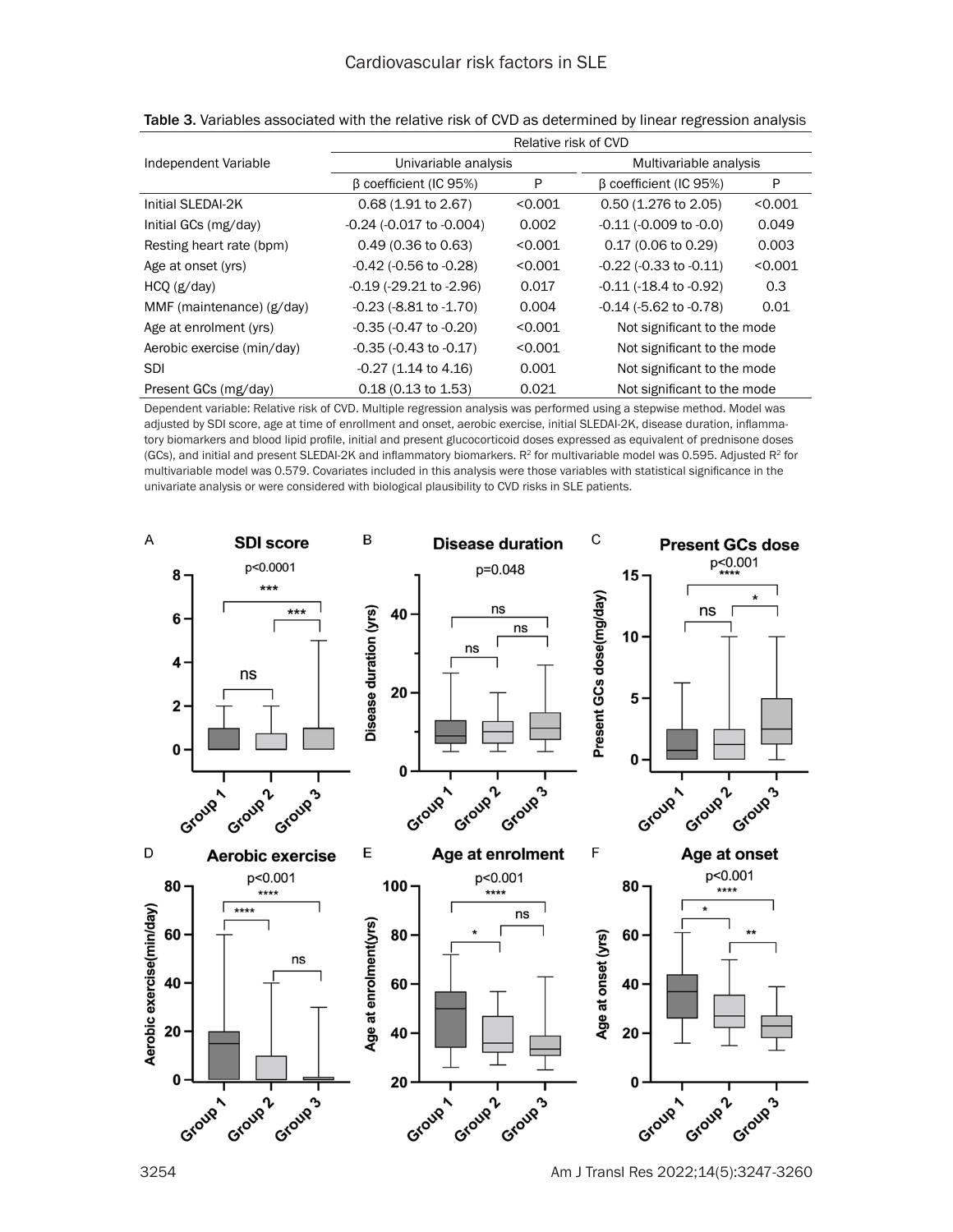Figure 2. Comparison of SDI score, disease duration, present GC dose, aerobic exercise, age at enrollment and age at onset in low-, intermediate-, and high-relative risk groups (group 1, group 2, and group 3, respectively). Comparisons between quantitative variables were performed with the Kruskal-Wallis test. *P* values for multiple comparisons were adjusted by Bonferroni correction. ns:  $P \ge 0.05$ . \*:  $P < 0.05$ , \*\*:  $P \le 0.01$ , \*\*\*:  $P \le 0.001$ ; \*\*\*\*:  $P \le 0.0001$ .

es in the initial SLEDAI-2K scores between the three subgroups. Therefore, in order to reduce the risk of CVD caused by SLE, it is important that disease activity should be reduced rapidly and timely at the beginning of the disease. It is then important to maintain disease stability and avoid vital organ damage over the long-term.

GC still plays an important role in the treatment of SLE. However, the relationship between GC and CVD has been controversial for some time. On the one hand, the administration of GC may directly lead to atherosclerosis. On the other hand, however, GC can indirectly prevent a range of complications, including CVD, by rapidly and effectively controlling the systemic inflammatory state [24]. Petri et al. reported that a high dose of GC represented an independent risk factor for CVD and was related to hyperlipidemia, hyperglycemia, hypertension, and obesity [25]. Another study indicated that a cumulative dosage and/or a longer duration of corticosteroid therapy may contribute to atherosclerosis in patients with SLE [26]. Moreover, the use of corticosteroids could promote carotid intima-media thickness (cIMT) progression [27] and also increase the occurrence of myocardial infarction (MI), angina, and sudden cardiac death [28, 29]. However, the increased incidence of coronary heart disease (CHD) and MI in SLE patients cannot be fully explained by traditional risk factors such as smoking, blood pressure, and cholesterol; furthermore, lupus itself may cause atherosclerosis due to the persistence of chronic inflammation [30, 31]. In a previous case-control study, SLE patients with plaques were given lower doses of GC; on the basis of their results, the authors proposed that aggressive therapy involving corticosteroids could act as a protective factor against atherosclerosis [31]. Therefore, it is possible that the anti-inflammatory effects of GC may indirectly reduce the risk of CVD [24]. Similarly, the present study found that a high dose of GC was efficacious; this finding suggests that a high dose given at disease onset could rapidly control abnormal activation of the immune system and therefore reduce the relative risk of CVD, regardless of the severity of the disease. Nevertheless, the dose of GC should be reduced as much as possible to minimize the accumulation and duration of GC administration during the maintenance period, especially in patients with a relative risk that is more than 10-fold higher than normal.

In addition to GC, we found that MMF and HCQ can also reduce the risk of cardiovascular disease. In a recent 12-month intention-to-treat analysis, MMF did not perform better than cyclophosphamide (CYC) and azathioprine (AZA) in reducing the risk of CVD [32]. However, we found that although the cardiovascular protective effect of MMF during the induction of remission was modest, long-term use during the maintenance phase may convey benefit. In fact, many studies have shown the benefits of MMF in preventing atherosclerosis in both human subjects and lupus-susceptible murine models [32]. The administration of HCQ showed a favorable effect on the serum concentrations of cholesterol, lipoproteins, and triglycerides [33], which may lead to a decreased incidence of CVD events. As with previous studies, we found that there was significant correlation between HCQ dose and a reduced relative risk of CVD. Our study also suggested that patients treated with HCQ showed lower lipid profiles than others, although there was no significant difference with this respect.

RHR is a reliable indicator for autonomic function and has been proven to be relevant to arterial stiffness and inflammatory biomarkers in the general population, including high-sensitivity C-reactive protein and interleukin-6 [34, 35]. A recent study implied that a high RHR may reflect systemic low grade-inflammation and increased pulse wave velocity in female patients with SLE [36]. Although our study did not show a relationship between inflammation and RHR because of the fact that the disease status in our patients was well-controlled, our results did concur with previous research in that RHR could be reduced by exercise and was a protective factor for CVD [37]. Consequently, regular and long-term aerobic exercise can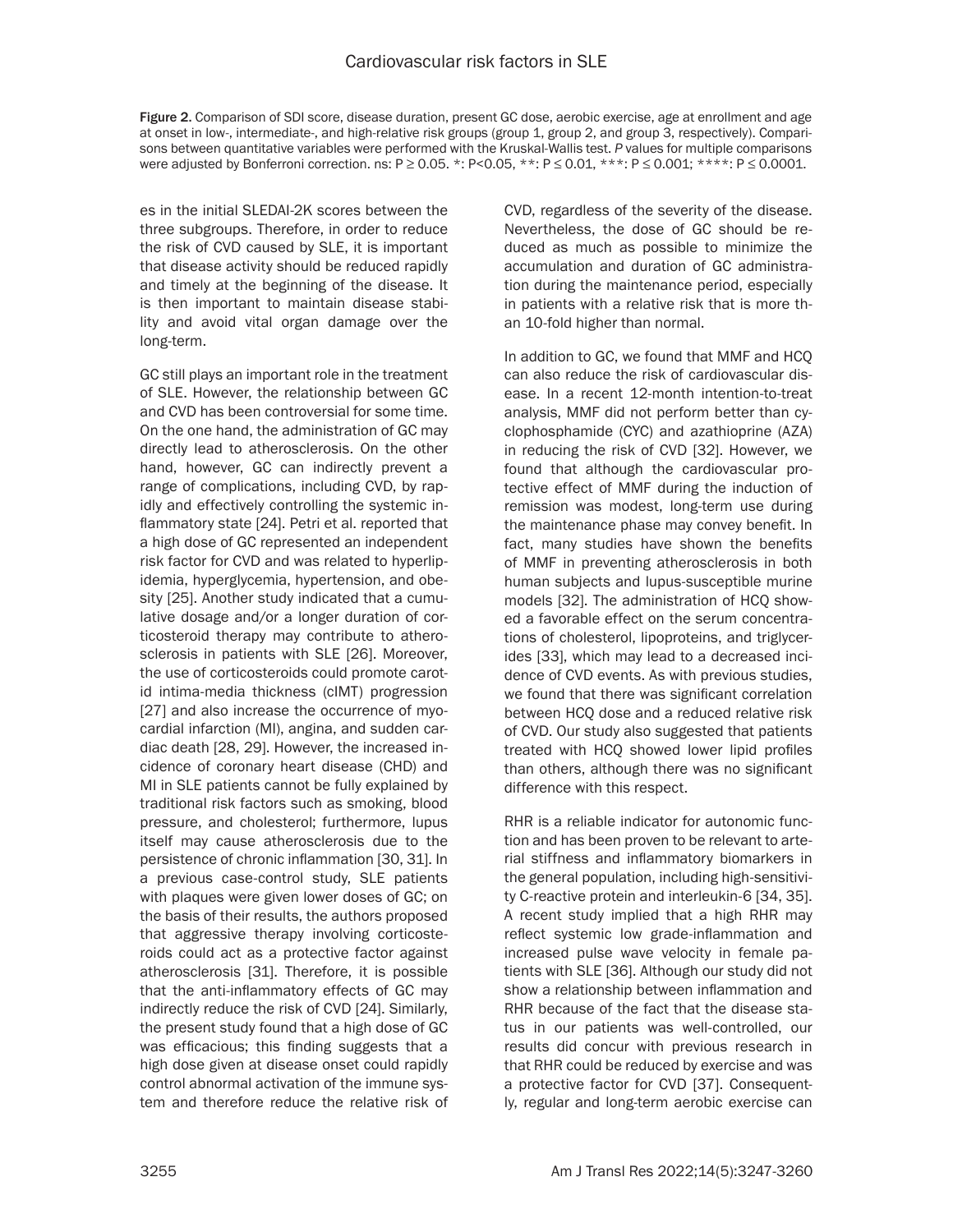reduce the risk of CVD to some extent, especially for patients with a 10-fold relative risk, as shown by our intergroup analysis.

Lupus nephritis (LN) is one of the organ and life-threatening complications of SLE and is characterized by immune damage to the kidney that is caused by a number of different pathological types. The pathogenesis of LN is related to immune complex formation, immune cells, cytokines, and other immune abnormalities. The main clinical manifestations of LN are hematuria, proteinuria, and renal dysfunction. However, the specific effects of LN on cardiovascular risk have yet to be determined. The current consensus of opinion is that LN affects lipid metabolism and thus increases the risk of early CVD and that proteinuria is also associated with this increased risk [27, 38, 39]. Nevertheless, in a previous study, Manzi et al. found no correlation between renal disease and CVD [40]. In contrast to many other studies, although we found that LN was associated with an increased risk of CVD in the present study, there was no significant difference in lipid profile between patients with and without nephritis. This might be because all of our patients were negative for proteinuria at baseline or that there are additional pathways involved that have yet to be identified with regards to lipids and urinary proteins.

Metabolic syndrome involves a range of cardiovascular risk factors, including obesity, hyperlipidemia, and hyperglycemia. However, MetS is also an independent risk factor for cardiovascular disease [41]. A previous meta-analysis found that subjects with MetS were nearly twice as likely to develop cardiovascular disease as healthy people [42]. In addition, some studies have found that subjects with MetS have a higher all-cause mortality rate and a much higher likelihood of dying from CVD [43, 44]. Currently, the global incidence of metabolic syndrome is between 10% and 84% [45]. However, MetS is known to be more prevalent in patients with SLE [46, 47]. It is possible that this may be due to chronic inflammation and long-term glucocorticoid therapy [47]. Similar to previous studies, patients with MetS in our study had higher levels of CRP; however, there were no differences in the dose of glucocorticoids being administered. This may have been because the dose of glucocorticoids was strictly controlled when patients were first enrolled [46, 48, 49]. Furthermore, MetS, as a strong predictor for SLE, is associated with an increased risk of cardiovascular events in patients [50]. In the present study, we also found that MetS was more common in patients with a relative risk of CVD that was greater than 10. A number of diagnostic factors are known to be related to SLE, including obesity, dyslipidemia, and abnormal blood glucose levels. Previous research has suggested that the cause of MetS may be related to the levels of leptin [51]. This adipokine plays an important role in the pathogenesis of SLE by activating immune cells, but is also known to inhibit appetite, generate energy, and regulate lipid metabolism, by activating the Janus kinase (JAK) pathway/signal transducer and the activator of transcription (STAT) pathway [52]. It is possible that the reduction of leptin production might represent a novel treatment for SLE and metabolic syndrome; further research is required to confirm this possibility. For now, however, the main approaches to treat MetS and further reduce the risk of CVD include weight control, dietary modification, lipid regulation with statins, and the control of inflammation [46, 53].

In spite of the fact that 72 of our current patients developed dyslipidemia, only five of our patients received statins. These findings were in line with another recent study that demonstrated that the use of statins was rare in patients with SLE who were eligible for statin therapy [18]. The effect of statin intervention on hyperlipidemia in SLE is often underestimated. In fact, statins not only improve blood lipid levels and cardiovascular prognosis in SLE patients but can also exert pleiotropic immunomodulatory effects. Statins exert several effects with regards to modulation of the immune system; for example, by inhibiting the Rhoassociated coiled-coil-containing protein kinase (ROCK) pathway [54], reversing lipid raftassociated signaling abnormalities [55], reducing the plasma levels of interferon-regulated chemokine CXCL9 [56] and the production of IL-6 and IL-10 [57]. Therefore, the immunemodulatory effects of statins have largely been underestimated in the past. However, a recent randomized controlled trial (RCT) showed that SLE patients with dyslipidemia and other risk factors for traditional CVD are recommended to use statins routinely while SLE patients that do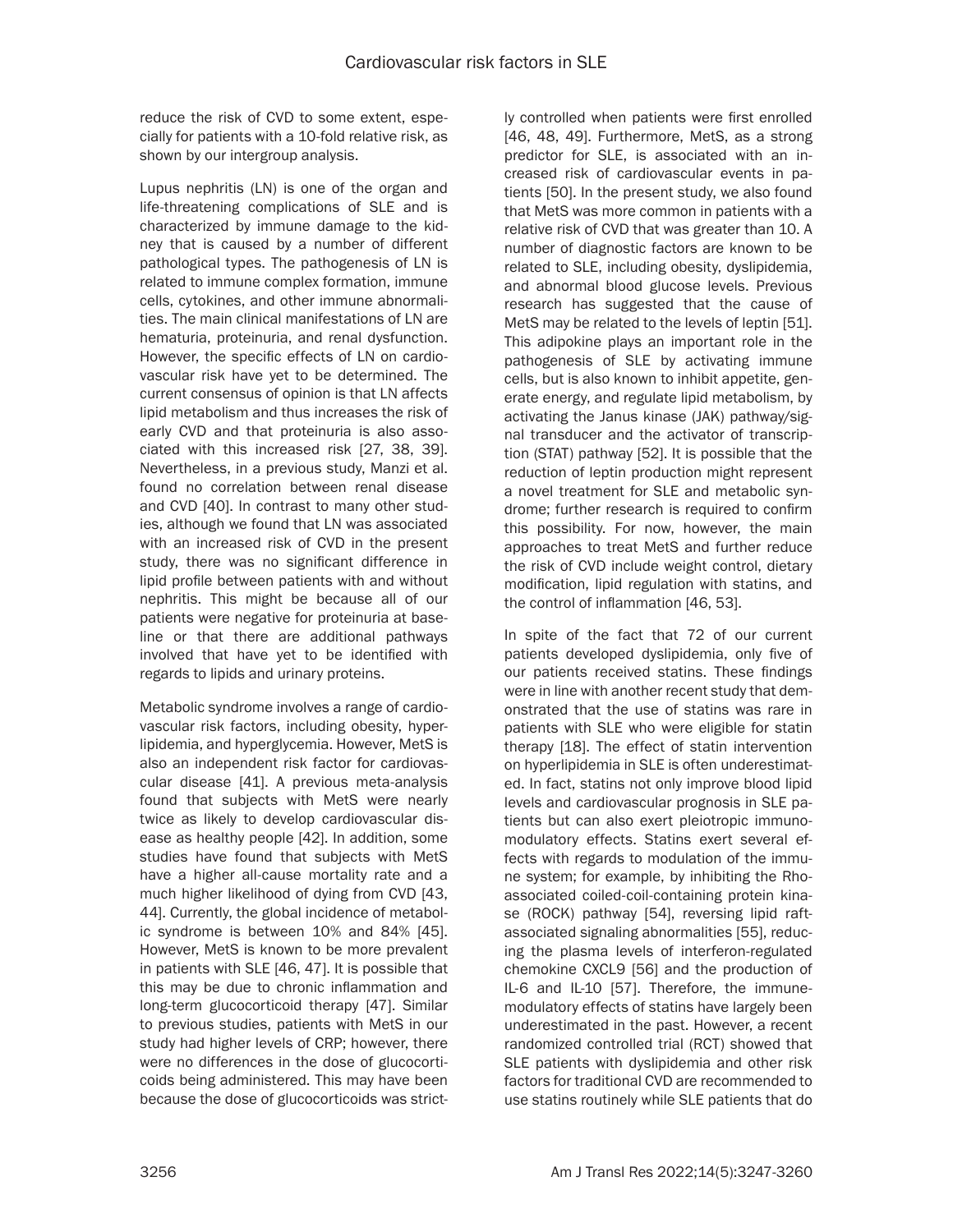not have these additional complications should use statins with caution [58]. The use of statins in SLE patients has largely been neglected. It is likely that this is due to excessive focus on disease activity and the lack of effective assessment tools [18]. Currently, there is no clinically available tool to evaluate the risks of CVD in patients with SLE, even though SLE has been shown to be an independent risk factor for CVD. However, significant progress has now been made in this respect because SLE and regular use of steroid have now been included as an evaluation criterion in the QRISK3 [11]; indeed, this ats than other algorithms [12, 13]. Our study also found tlgorithm has been shown to detect more high-risk patienhat the QRISK3 could detect more patients at high risk of CVD than the Framingham risk score and the recalibrated SCORE. However, more data are needed to fully verify the validity of the QRISK3 with this respect.

The abnormal activation of the immune system and the excessive release of inflammatory cytokines in patients with high disease activity are the most important factors underlying an increased relative risk of CVD [59]. Interestingly, we found that patients under 36 years of age in our study had higher relative risks, although patients older than 49 years had the highest absolute risk for cardiovascular disease. These findings were similar to those described in a previous study [60]. We hypothesized that these findings might be associated with the age of onset, as the onset of disease occurred later in the older patients; previous research has shown that late-onset SLE has a lower disease activity and a more favorable prognosis [61]. Similarly, the younger patients in our study had higher SLEDAI-2K scores than the older patients, although this difference was not statistically significant. The prevention of CVD in young patients is particularly important and should therefore be emphasized in future research.

Our study has several limitations. First, due to the long duration of disease, it was difficult to accurately acquire data relating to the accumulation of GC use; consequently, it was not possible to investigate the effect of GC administration on the risk of CVD. Second, our study used a cross-sectional design relying on a predictive algorithm rather than actual cardiovascular events or early lesions to evaluate CVD risks. Due to these limitations, the findings described in this study should be interpreted with caution and verified in future validation studies.

## Conclusion

The QRISK3 performed better than the Framingham and ACC/AHA with regards to the detection of patients with long-term but wellcontrolled SLE at high-risk of developing CVD over the next 10 years. To reduce the risk of CVD in these patients, it is particularly important to administer GCs at the time of onset to reduce disease activity and carry out effective long-term management, especially in patients under 36 years of age with nephritis and MetS. Long-term treatment with HCQ, the use of MMF during the maintenance period, and regular aerobic exercise, may reduce the risk of CVD in this population.

## Acknowledgements

The authors thank the patients who participated in this study. This study was supported by the Science and Technology Development Program of Henan province (SB201901020) and Henan Province Medical Science and Technology Program Provincial and Ministerial Joint Projects (SBGJ202003024).

# Disclosure of conflict of interest

The authors declare that this research was conducted in the absence of any commercial or financial relationships that could be construed as a potential conflict of interest.

Address correspondence to: Sheng-Yun Liu, Department of Rheumatology, First Affiliated Hospital of Zhengzhou University, No. 1 Jianshe East Street, Zhengzhou 450052, Henan, China. Tel: +86- 13837192659; Fax: +86-371-66913114; E-mail: [fccliusy2@zzu.edu.cn](mailto:fccliusy2@zzu.edu.cn)

#### References

- [1] Tan EM, Cohen AS, Fries JF, Masi AT, McShane DJ, Rothfield NF, Schaller JG, Talal N and Winchester RJ. The 1982 revised criteria for the classification of systemic lupus erythematosus. Arthritis Rheum 1982; 25: 1271-1277.
- [2] Wang Y, Xie J, Liu Z, Fu H, Huo Q, Gu Y and Liu Y. Association of calreticulin expression with disease activity and organ damage in systemic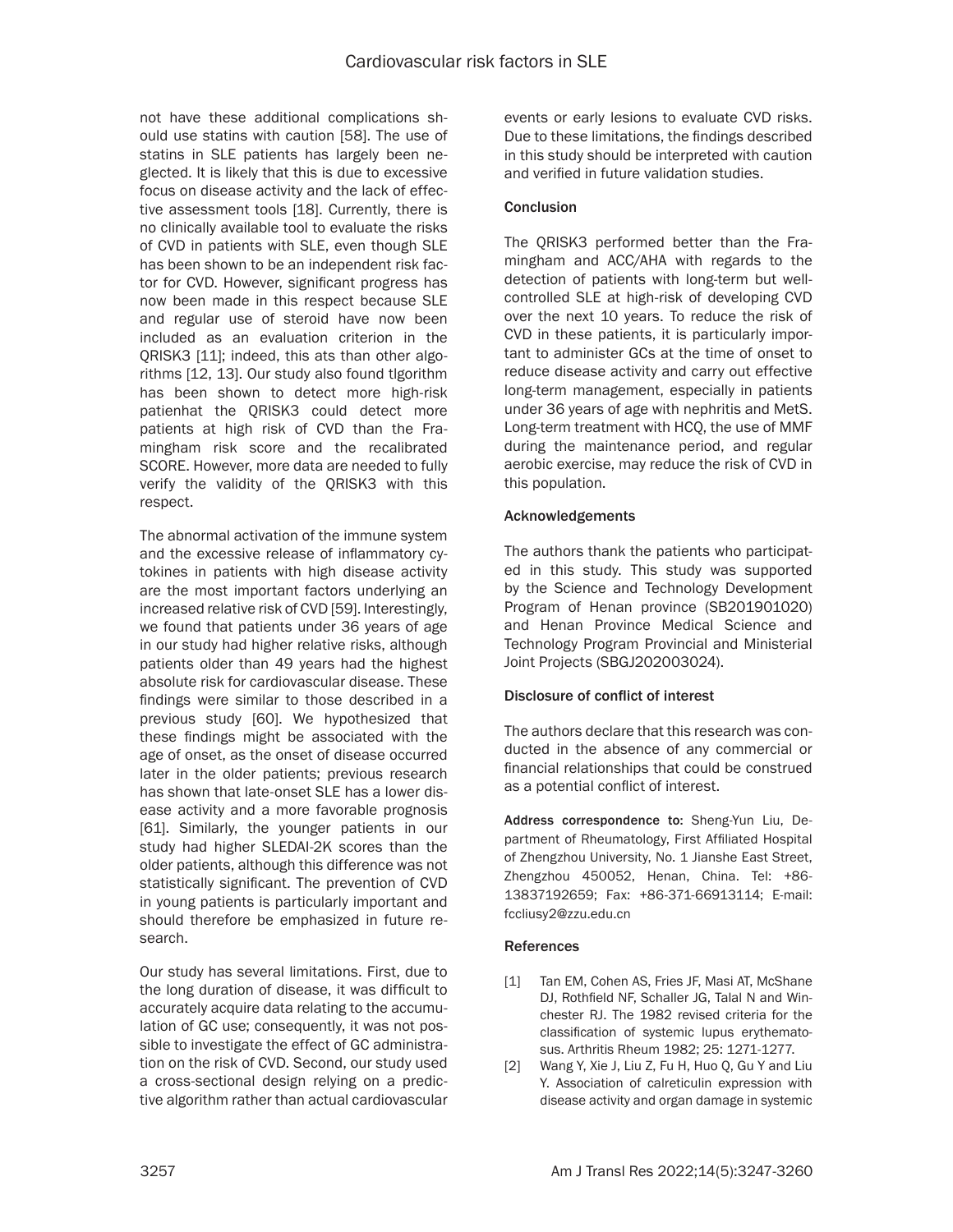lupus erythematosus patients. Exp Ther Med 2017; 13: 2577-2583.

- [3] Gladman D, Ginzler E, Goldsmith C, Fortin P, Liang M, Urowitz M, Bacon P, Bombardieri S, Hanly J, Hay E, Isenberg D, Jones J, Kalunian K, Maddison P, Nived O, Petri M, Richter M, Sanchez-Guerrero J, Snaith M, Sturfelt G, Symmons D and Zoma A. The development and initial validation of the Systemic Lupus International Collaborating Clinics/American College of Rheumatology damage index for systemic lupus erythematosus. Arthritis Rheum 1996; 39: 363-369.
- [4] Urowitz M, Bookman A, Koehler B, Gordon D, Smythe H and Ogryzlo M. The bimodal mortality pattern of systemic lupus erythematosus. Am J Med 1976; 60: 221-225.
- [5] Gustafsson J, Simard J, Gunnarsson I, Elvin K, Lundberg I, Hansson L, Larsson A and Svenungsson E. Risk factors for cardiovascular mortality in patients with systemic lupus erythematosus, a prospective cohort study. Arthritis Res Ther 2012; 14: R46.
- [6] Bruce IN. 'Not only...but also': factors that contribute to accelerated atherosclerosis and premature coronary heart disease in systemic lupus erythematosus. Rheumatology (Oxford) 2005; 44: 1492-1502.
- [7] Croca S and Rahman A. Atherosclerosis in systemic lupus erythematosus. Best Pract Res Clin Rheumatol 2017; 31: 364-372.
- [8] Dhakal BP, Kim CH, Al-Kindi SG and Oliveira GH. Heart failure in systemic lupus erythematosus. Trends Cardiovasc Med 2018; 28: 187- 197.
- [9] D'Agostino R, Vasan R, Pencina M, Wolf P, Cobain M, Massaro J and Kannel W. General cardiovascular risk profile for use in primary care: the Framingham Heart Study. Circulation 2008; 117: 743-753.
- [10] Tillmann T, Lall K, Dukes O, Veronesi G, Pikhart H, Peasey A, Kubinova R, Kozela M, Pajak A, Nikitin Y, Malyutina S, Metspalu A, Esko T, Fischer K, Kivimaki M and Bobak M. Development and validation of two SCORE-based cardiovascular risk prediction models for Eastern Europe: a multicohort study. Eur Heart J 2020; 41: 3325-3333.
- [11] Hippisley-Cox J, Coupland C and Brindle P. Development and validation of QRISK3 risk prediction algorithms to estimate future risk of cardiovascular disease: prospective cohort study. BMJ 2017; 357: j2099.
- [12] Edwards N, Langford-Smith AWW, Parker BJ, Bruce IN, Reynolds JA, Alexander MY, McCarthy EM and Wilkinson FL. QRISK3 improves detection of cardiovascular disease risk in patients with systemic lupus erythematosus. Lupus Sci Med 2018; 5: e000272.
- [13] Di Battista M, Tani C, Elefante E, Chimera D, Carli L, Ferro F, Stagnaro C and Mosca M. Framingham, ACC/AHA or QRISK3: which is the best in systemic lupus erythematosus cardiovascular risk estimation? Clin Exp Rheumatol 2020; 38: 602-608.
- [14] Hochberg MC. Updating the American College of Rheumatology revised criteria for the classification of systemic lupus erythematosus. Arthritis Rheum 1997; 40: 1725.
- [15] Excellence; NIfHaC. Cardiovascular disease: risk assessment and reduction including lipid modification. (Clinical guideline CG181), 2014. [Internet. Accessed December 22, 2018.] Available from: www.nice.org.uk/guidance/cg-181.
- [16] Palatini P, Rosei E, Casiglia E, Chalmers J, Ferrari R, Grassi G, Inoue T, Jelakovic B, Jensen M, Julius S, Kjeldsen S, Mancia G, Parati G, Pauletto P, Stella A and Zanchetti A. Management of the hypertensive patient with elevated heart rate: statement of the second consensus conference endorsed by the European Society of Hypertension. J Hypertens 2016; 34: 813-821.
- [17] Expert Panel on Detection, Evaluation, and Treatment of High Blood Cholesterol in Adults. Executive summary of the third report of the national cholesterol education program (NCEP) expert panel on detection, evaluation, and treatment of high blood cholesterol in adults (adult treatment panel III). JAMA 2001; 285: 2486-2497.
- [18] Masson W, Rossi E, Mora-Crespo LM, Cornejo-Pena G, Pessio C, Gago M, Alvarado RN and Scolnik M. Cardiovascular risk stratification and appropriate use of statins in patients with systemic lupus erythematosus according to different strategies. Clin Rheumatol 2020; 39: 455-462.
- [19] Björnådal L, Yin L, Granath F, Klareskog L and Ekbom A. Cardiovascular disease a hazard despite improved prognosis in patients with systemic lupus erythematosus: results from a Swedish population based study 1964-95. J Rheumatol 2004; 31: 713-719.
- [20] Szabo MZ, Szodoray P and Kiss E. Dyslipidemia in systemic lupus erythematosus. Immunol Res 2017; 65: 543-550.
- [21] Hu L, Chen Z, Jin Y, Jiang B, Wang X, Yu H and Yang X. Incidence and predictors of aorta calcification in patients with systemic lupus erythematosus. Lupus 2019; 28: 275-282.
- [22] Jia E, Geng H, Liu Q, Xiao Y, Zhang Y, Xie J, Zhang L, Qiu X, Zhong L, Xiao M and Zhang J. Cardiac manifestations of Han Chinese patients with systemic lupus erythematosus: a retrospective study. Ir J Med Sci 2019; 188: 801-806.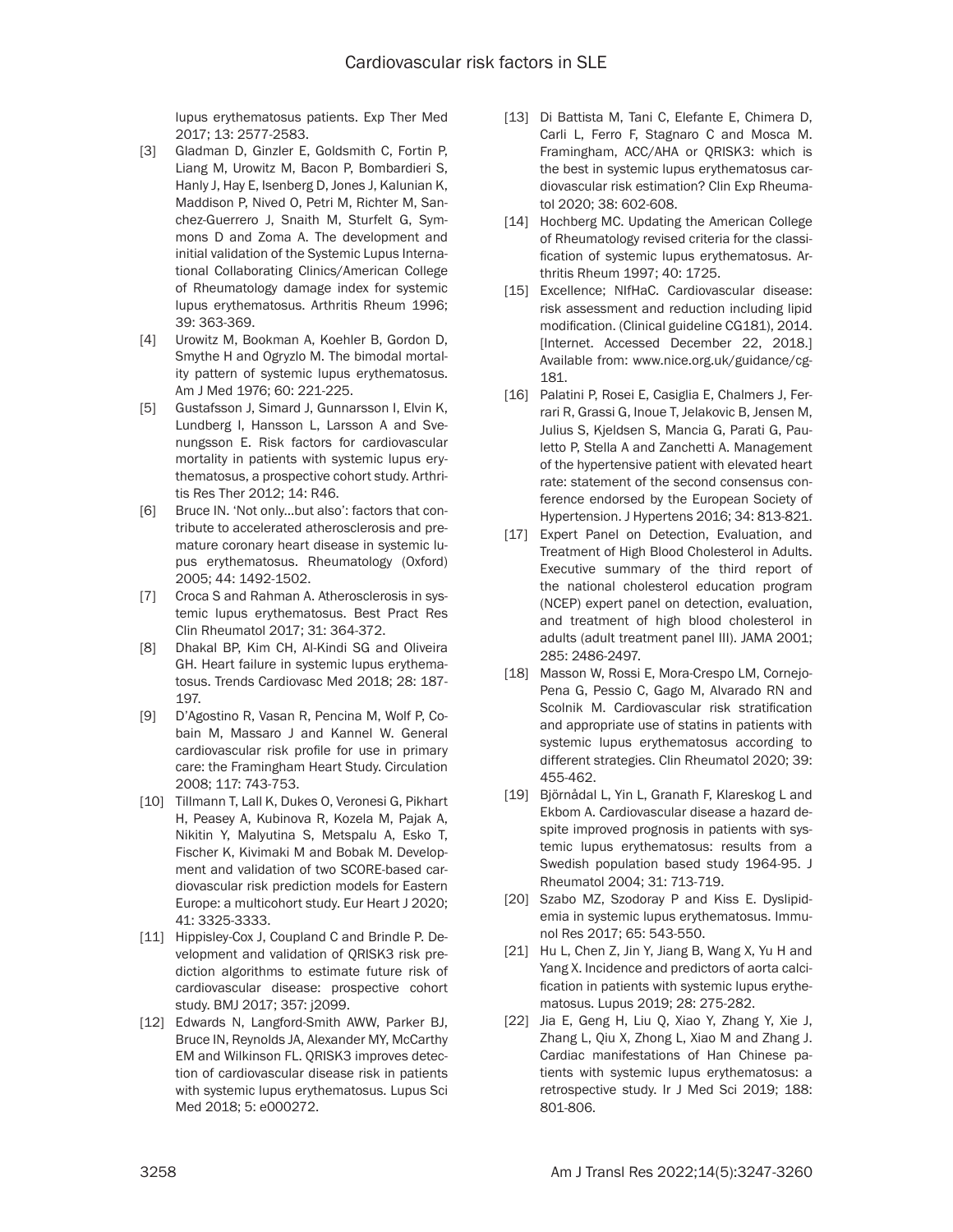- [23] Leone P, Cicco S, Prete M, Solimando AG, Susca N, Crudele L, Buonavoglia A, Colonna P, Dammacco F, Vacca A and Racanelli V. Early echocardiographic detection of left ventricular diastolic dysfunction in patients with systemic lupus erythematosus asymptomatic for cardiovascular disease. Clin Exp Med 2020; 20: 11- 19.
- [24] Tincani A, Rebaioli CB, Taglietti M and Shoenfeld Y. Heart involvement in systemic lupus erythematosus, anti-phospholipid syndrome and neonatal lupus. Rheumatology (Oxford) 2006; 45 Suppl 4: iv8-13.
- [25] Petri M, Lakatta C, Magder L and Goldman D. Effect of prednisone and hydroxychloroquine on coronary artery disease risk factors in systemic lupus erythematosus: a longitudinal data analysis. Am J Med 1994; 96: 254-259.
- [26] Knight J and Kaplan M. Cardiovascular disease in lupus: insights and updates. Curr Opin Rheumatol 2013; 25: 597-605.
- [27] Ajeganova S, Gustafsson T, Lindberg L, Hafstrom I and Frostegard J. Similar progression of carotid intima-media thickness in 7-year surveillance of patients with mild SLE and controls, but this progression is still promoted by dyslipidaemia, lower HDL levels, hypertension, history of lupus nephritis and a higher prednisolone usage in patients. Lupus Sci Med 2020; 7: e000362.
- [28] Jonsson H, Nived O and Sturfelt G, Outcome in systemic lupus erythematosus: a prospective study of patients from a defined population. Medicine 1989; 68: 141-150.
- [29] Nikpour M, Urowitz M, Ibanez D, Harvey P and Gladman D. Importance of cumulative exposure to elevated cholesterol and blood pressure in development of atherosclerotic coronary artery disease in systemic lupus erythematosus: a prospective proof-of-concept cohort study. Arthritis Res Ther 2011; 13: R156.
- [30] Esdaile J, Abrahamowicz M, Grodzicky T, Li Y, Panaritis C, du Berger R, Côte R, Grover S, Fortin P, Clarke A and Senécal J. Traditional Framingham risk factors fail to fully account for accelerated atherosclerosis in systemic lupus erythematosus. Arthritis Rheum 2001; 44: 2331-2337.
- [31] Roman M, Shanker B, Davis A, Lockshin M, Sammaritano L, Simantov R, Crow M, Schwartz J, Paget S, Devereux R and Salmon J. Prevalence and correlates of accelerated atherosclerosis in systemic lupus erythematosus. N Engl J Med 2003; 349: 2399-2406.
- [32] Choi MY, Li D, Feldman CH, Yoshida K, Guan H, Kim SC, Everett BM and Costenbader KH. Comparative risks of cardiovascular disease

events among SLE patients receiving immunosuppressive medications. Rheumatology (Oxford) 2021; 60: 3789-3798.

- [33] Babary H, Liu X, Ayatollahi Y, Chen X, Doo L, Uppaluru L, Kwak M, Kulaga C, Modjinou D, Olech E and Yoo J. Favorable effects of hydroxychloroquine on serum low density lipid in patients with systemic lupus erythematosus: a systematic review and meta-analysis. Int J Rheum Dis 2018; 21: 84-92.
- [34] Whelton SP, Blankstein R, Al-Mallah MH, Lima JA, Bluemke DA, Hundley WG, Polak JF, Blumenthal RS, Nasir K and Blaha MJ. Association of resting heart rate with carotid and aortic arterial stiffness: multi-ethnic study of atherosclerosis. Hypertension 2013; 62: 477-484.
- [35] Whelton S, Narla V, Blaha M, Nasir K, Blumenthal R, Jenny N, Al-Mallah M and Michos E. Association between resting heart rate and inflammatory biomarkers (high-sensitivity Creactive protein, interleukin-6, and fibrinogen) (from the Multi-Ethnic Study of Atherosclerosis). Am J Cardiol 2014; 113: 644-649.
- [36] Vargas-Hitos JA, Soriano-Maldonado A, Martinez-Bordonado J, Sanchez-Berna I, Fernandez-Berges D and Sabio JM. Association of resting heart rate with arterial stiffness and low-grade inflammation in women with systemic lupus erythematosus. Angiology 2018; 69: 672-676.
- [37] Joyner M and Green D. Exercise protects the cardiovascular system: effects beyond traditional risk factors. J Physiol 2009; 587: 5551- 5558.
- [38] Amaya-Amaya J, Sarmiento-Monroy JC, Caro-Moreno J, Molano-Gonzalez N, Mantilla RD, Rojas-Villarraga A and Anaya JM. Cardiovascular disease in latin american patients with systemic lupus erythematosus: a cross-sectional study and a systematic review. Autoimmune Dis 2013; 2013: 794383.
- [39] Sajjad S, Farman S, Saeed MA, Ahmad NM and Butt BA. Frequency of dyslipidemia in patients with lupus nephritis. Pak J Med Sci 2017; 33: 358-362.
- [40] Manzi S, Meilahn E, Rairie J, Conte C, Medsger T, Jansen-McWilliams L, D'gostino R and Kuller L. Age-specific incidence rates of myocardial infarction and angina in women with systemic lupus erythematosus: comparison with the Framingham study. Am J Epidemiol 1997; 145: 408-415.
- [41] Isomaa B, Almgren P, Tuomi T, Forsén B, Lahti K, Nissén M, Taskinen M and Groop L. Cardiovascular morbidity and mortality associated with the metabolic syndrome. Diabetes Care 2001; 24: 683-689.
- [42] Mottillo S, Filion K, Genest J, Joseph L, Pilote L, Poirier P, Rinfret S, Schiffrin E and Eisenberg M. The metabolic syndrome and cardiovascu-